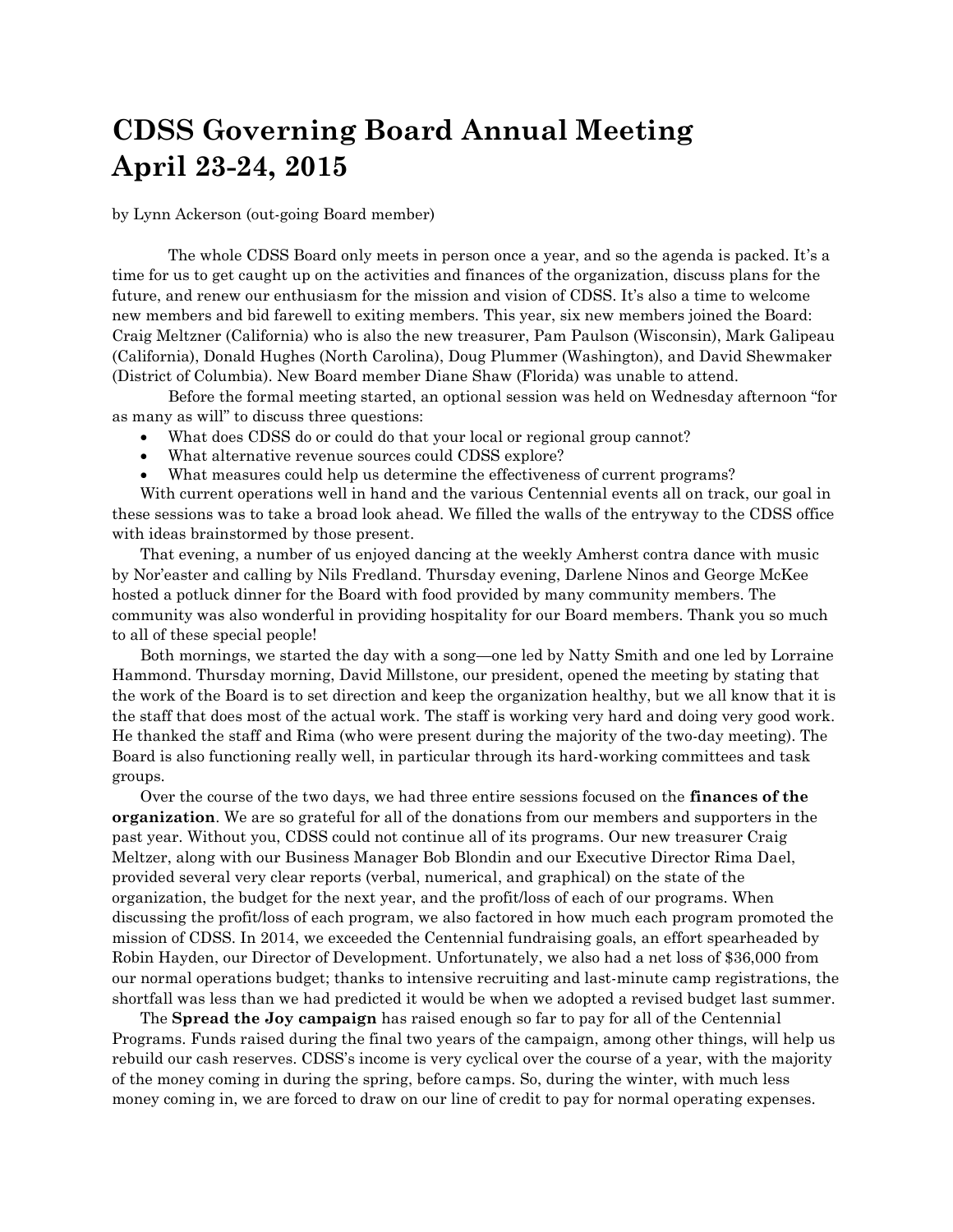We hope that we can build up our cash reserves so this will not be necessary in the future. We hope it will also provide funding for Rima to go back to working full-time. Both she and Bob graciously cut their hours in order to reduce the shortfall of the budget. The good news from Steve Howe, our Director of Programs, is that camp registrations are up compared to last year at this time.

Several issues of note were raised in the **Executive Director's Report**. First, is that 2016 will be the Year of Song at CDSS. She hopes that there will be a theme for each year in the future. Second, the goal for 2016 is to sponsor two conferences—one a conference on song, and one a regional conference (geographic area yet to be determined). Third, we are in great need of an upgrade in our technology platforms, but are currently hindered by lack of funding. There were several major crashes this past year affecting the store and the membership list. There is also a pilot program working with local PE and music teachers to help them bring music, song, and dance into the schools.

A whole session was dedicated to a discussion of the **relationship between CDSS and Pinewoods Camp, Inc.** (PCI). CDSS has the largest number of representatives on the PCI board compared to the other groups that use the camp. Recent practice has been for PCI to tell us who they want us to nominate as our representatives to their board; we'll want to revisit that. We acknowledged that we need to do a better job in letting our representatives know what our needs/concerns are with regard to our relationship with PCI. Since CDSS played the key role forty years ago in creating PCI, we agreed that we should have a meeting with our representatives once or twice a year to give them an idea of the history of the relationship and any current issues. We agreed that there should always be at least one person who is on both boards simultaneously. Natty Smith, who is on both boards and is chair of the PCI nominating committee, agreed to chair a Pinewoods committee for CDSS that will look at ways to strengthen relationships between the two organizations.

The **Great Lakes Camp organizing committee**, about a dozen individuals, is making great progress. The Board received an informative report and participated via telephone conference call with Debbie Jackson, committee chair, and Peter Baker, the Camp Manager. After a short Q&A session, the Board voted to give the go-ahead to continue the planning. Carol Ormand will be the Program Director for the new CDSS Dance, Music, and Spice Week, at Camp Cavell near Lexington, Michigan, slated to be held August 14-21, 2016. The camp will include both American and English dance, as well as a track of activities for non-dancers so spouses and friends of dancers can also attend.

The **Fund Development** committee is also doing a wonderful job. They are enthusiastic and have provided a long list of possible revenue generators. Each Board member is committed to raising funds, soliciting new members, and building better relationships with major donors.

The Board approved the recommendations of the **Awards Committee** for the first posthumous Lifetime Contribution Award (LCA), and next year's LCA award. Stay tuned!

The **Nominating Committee** will need to nominate members for six Board positions held currently by Board members completing their second term. Two additional Board members are eligible for re-election to a second term. As always, the Nominating Committee requests all CDSS members across North America to submit the names of possible nominees as soon as possible.

The **Board approved the make-up of three committees**: the Nominations Committee, the Personnel Committee, and the Executive Committee. The approved committee members are: Nominations: Bev Bernbaum (Board member, chair), David Macemon (community member), Pam Paulson (Board member), Mark Galipeau (Board member), Chloe Mohr (community member), and Nate Puffer (non-voting Board member). Personnel: Donald Hughes, Dorcas Hand, John Mayberry, and Nancy Boyd (chair). Executive: David Millstone (president), Jenny Beer (vice president), Brooke Friendly (secretary), Craig Meltzner (treasurer), Jill Allen (liaison with host communities), Pam Paulson, Michael Hamilton, John Mayberry, David Shewmaker, and Dorcas Hand.